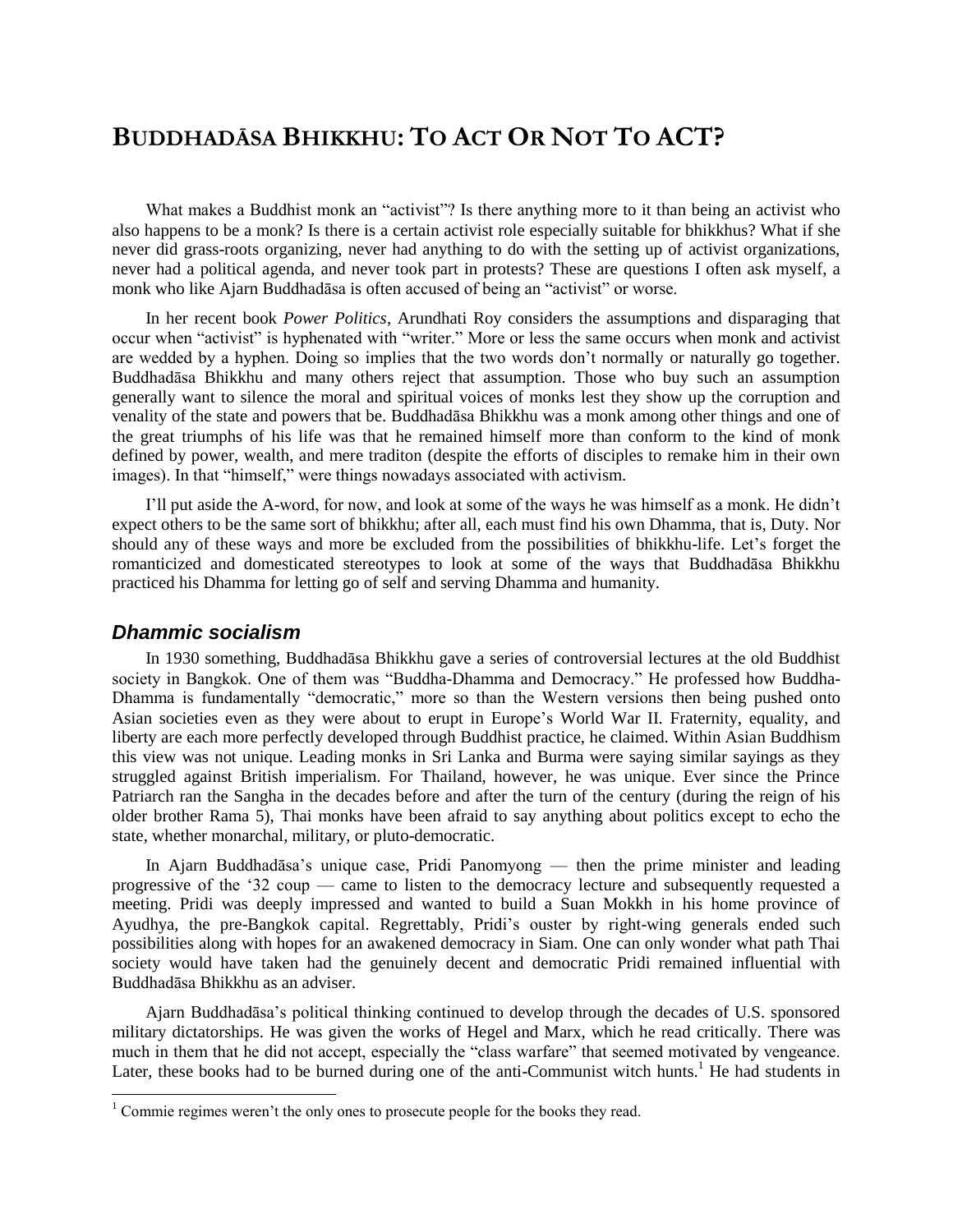the government, such as a long-standing Justice Minister, and received regular visits from insurgents in the nearby jungles. In the polarized situation of the "60s and "70s, he did not overtly take sides with one movement or another. After all, while there were decent and sincere participants on both sides, there was also violence, agreed, dishonesty, and a lack of respect for basic Buddhist teachings. Nonetheless, he did not remain neutral. Rather, he took his stand for what he came to call "Dhammic socialism."

Note: Copying explanation of DS from elsewhere.

We can see that there are many kinds of socialism. For example, the socialism of Karl Marx is just the revenge of the workers. There's nothing to it other than revenge by the workers or laborers. Such socialism of revenge is angry and acts through its anger.

Whereas the socialism of Buddhists must include the word Dhammic, which means consisting of or having Dhamma, that is, correctness. Then acting and practicing correctly in line with Dhamma principles, not acting out of anger or revenge. "Dhammic" means connected with and going according to Dhamma.

Here, Dhammic Socialism according to Buddhist principles holds that nature created beings which must live in groups. Both plants and animals live together in groups or communities. This system we will call "socialism": the correctness necessary for living together in groups which nature has dictated. In short, for the benefit of society, not for the individual benefit of each person.<sup>2</sup>

# *Protected social progressives*

l

While I was a Peace Corps volunteer in the early '80s the label "Communist" was derogatory and would make people suspicious of the ones so labeled. While there were a few who speculated that I was somehow CIA, that never put me in any danger. To be labeled "Communist," however, would have gotten me in trouble (as "terrorist" does to scapegoats today). In the "60s and "70s, the labels "Communist" and "socialist" chased people into exile, got them imprisoned or tortured, and led to the killing of thousands. It was not just a semantic game.

Ajarn Buddhadāsa had various reasons for speaking of "Dhammic socialism" during those turbulent times when Thailand was hosting U.S. Air Force bases, modernizing, and shipping heroin. One important consequence of his insistence that Buddhism is inherently socialist was that it helped remove some of the danger from the label "socialist." This was despite the fact that he used the term "socialism" differently than Karl, Vladimir, Mao, Uncle Ho, and the Communist Party of Thailand. Thus, Ajarn Buddhadāsa consciously used his reputation and stature among the educated classes, many of whom worked in government, to protect social progressives. This is one kind of skillful means that escaped other leading monks.

He also helped Sulak Sivaraksa on some of the many occasions when the latter"s mouth got him into trouble with the authorities. While Ajarn Buddhadāsa often disagreed with Sulak"s methods, he supported Sulak"s aims and basic good intentions. Ajarn Buddhadāsa was able to pass the word through informal channels to get people in high places to help out Sulak. Sulak has many friends and enemies. In a Buddhist society, a highly respected monk empowers the former and diffuses the latter.

The case of Phra Pracha Pasanadhammo (now Pracha Hutanuvatr, a close associate of Sulak"s), who ordained as a monk in the mid-70s when many of his student friends went into the forest (a euphemism

<sup>2</sup> *Buddhasāsanā kap Udomgati Dhammika Sangkhomniyom* (Buddhism and the Ideal of Dhammic Socialism), (Vudhidhamma Fund, Bangkok: date uncertain, probably 1991), p. 4f.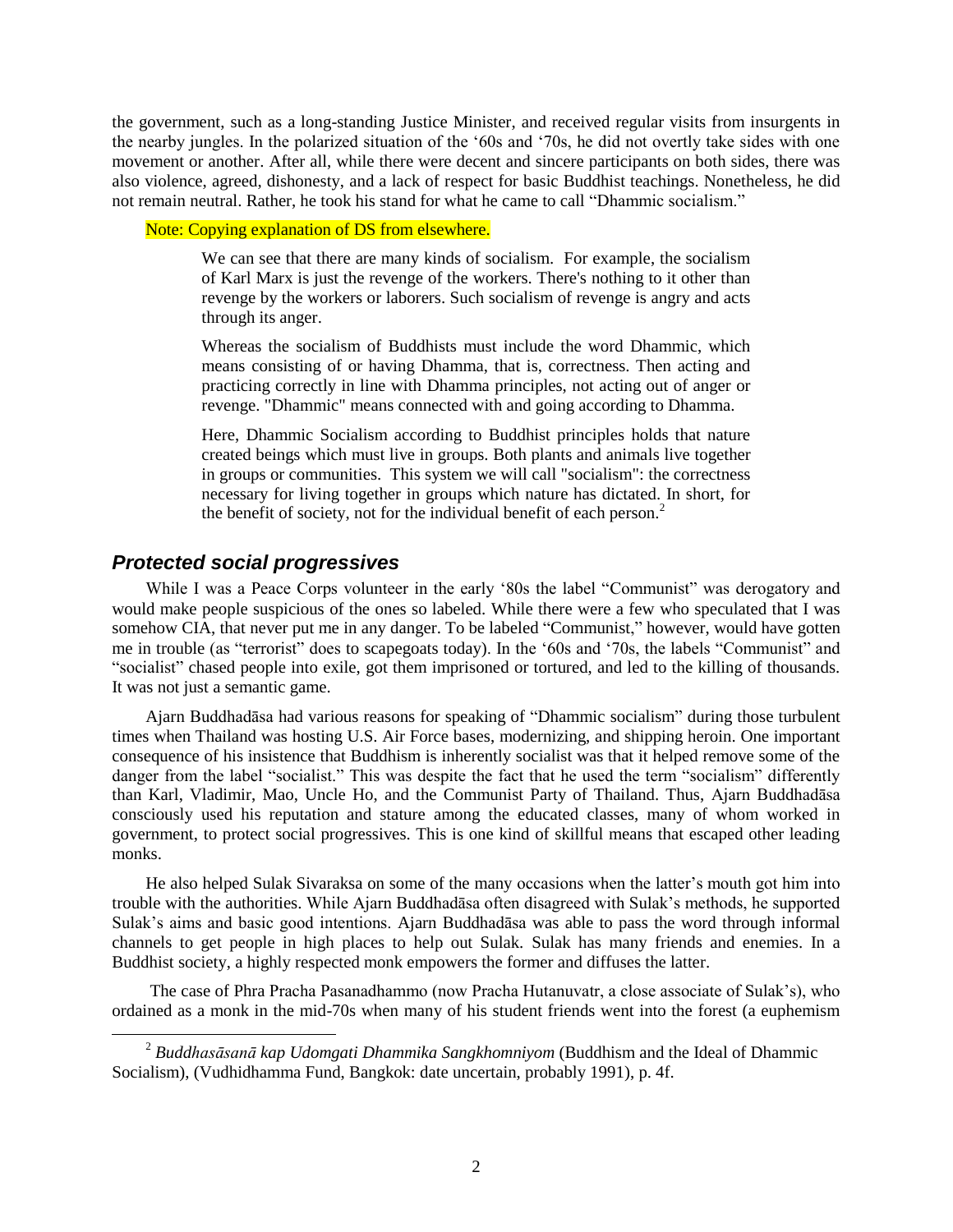for joining the Communist insurgency) is also illustrative. Phra Pracha spent most of his monastic life either at Suan Mokkh or closely associated with it. Some of Ajarn Buddhadāsa"s more conservative disciples, including a Prime Minister, believed that Phra Pracha was a Communist and encouraged Ajarn Buddhadāsa to send the young monk away in order to protect the reputation of Suan Mokkh. Ajarn Buddhadāsa did not take such an easy way out, partly because he knew that Phra Pracha was a sincere monk and not a Communist, though Progressive and in sympathy with some Communist perspectives. But then, shouldn"t all Buddhists be troubled by militarism, capitalist greed, and class oppression?

### *"Nationalist"*

Another issue in which Ajarn Buddhadasa chose to take a principled stand concerned the intellectual, ideological, cultural, and spiritual onslaught that Thailand suffered at the hands of the West. Whether the obvious colonizers such as Western bureaucrats, businessmen, or soldiers, or the unconscious colonizers among the Thais who uncritically received Western educations, influential voices conspired to belittle Thai culture and promote that of the West. To be "civilized" as defined by the West became a Thai elite obsession. A Thai student in England, Sanya Thammasak, corresponded with Ajarn Buddhadāsa at the time that Suan Mokkh was a new upstart monastery in the boondocks of southern Siam. Sanya could not believe that his own culture was as inferior as made out of by his English hosts. Yet, Sanya and other students struggled to counter the European chauvinism. In his pioneering *Buddha-Sāsanā Quarterly,* Ajarn Buddhadasa argued that Buddhism and the Thai culture based in it not only could stand up as an equal to European culture and religion, but that it was more rational and scientific than Christianity. Sanya Thammasak went on to be a lifelong disciple of Ajarn Buddhadasa, Chancellor of Thammasart University, Prime Minister, Privy Councilor, and President of the World Fellowship of Buddhists.

In this we can see a kind of healthy nationalism that does not need to look down on or scapegoat other cultures, because it has a natural pride and satisfaction in what is good and decent about itself. The kind of nationalism that depends on disparaging others really has little faith in its own decency; for example, look at how imperial America must accuse an "Axis of Evil" to pretend to itself that it is good, just, God fearing, and peace loving. Thailand before it learned the unhealthy kind of nationalism from Western teachers still lived according to Buddhist values and precepts, did not invade other nations, and ... Through the '30s, '40s, '50s, and '60s, Ajarn Buddhadasa was the most prominent voice of this Buddhist nationalism.

# *Influence on Buddhist acticists & monks*

Environmental …

Development ….

## *"Wild monk" lifestyle*

Suan Mokkh was the first modern "forest monastery" in southern Siam and Buddhadasa Bhikkhu described himself as a "wild monk." This lifestyle influenced and informed all of what has been discussed above. The simplicity, discipline, and intimacy with nature of the lifestyle provided an invaluable vantage point from which to view modernity and capitalism. Life in the woods, far from the towns, and especially from dirty, noisy, corrupt Bangkok (as he saw it), allowed space and freedom to think, speak, and write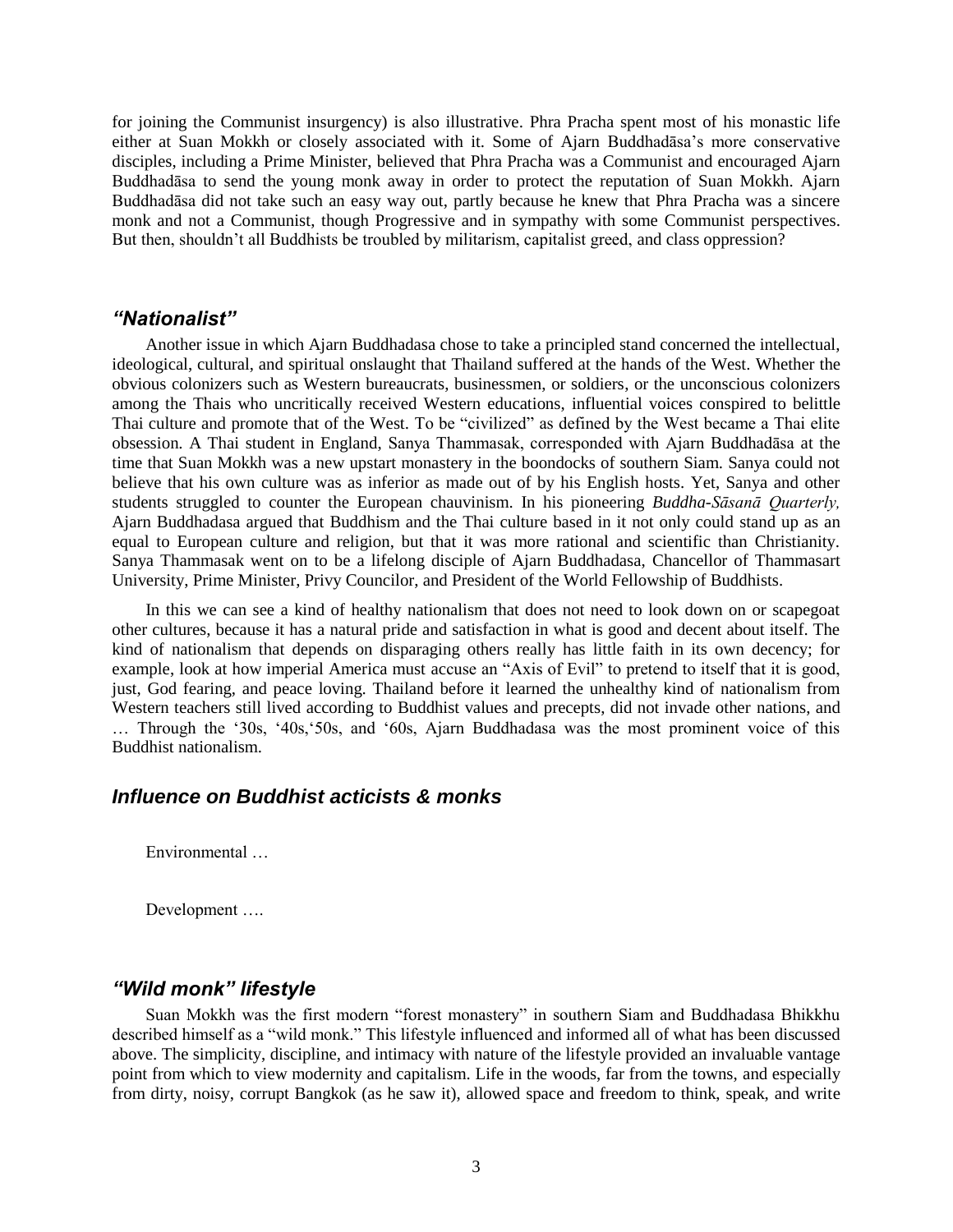things that the elites, including monastic, could not conceive. On intimate terms with peasants farmers and necessarily taking care of many of his own needs, Buddhadasa Bhikkhu lived out an independence that was also reflected in his thought and teaching.

This wild monk lifestyle was more in tune with the rhythms and cycles of nature than that of modern civilization. Ajarn Buddhadasa believed that this facilitated an understanding of basic Dhamma principles. In the cities and suburbs, one is more likely to tune in to greed, competition, delusion, and selfishness. Back in 1932, this is one reason why he left Bangkok too found Suan Mokkh in an abandoned, overgrown temple near his hometown of Pum Riang.

# *Difficulties with monastic institution*

Needless-to-say, the more venal elements within the Thai monastic hierarchy did not appreciate the stands taken by young Buddhadāsa Bhikkhu. Fortunately, this hierarchy was so dependent on the State that it had little power or ability of its own to shut him up. His Vinaya (monastic discipline) was above reproach and he new the Pali Tipitaka better than most of his critics. Most of all, senior monks and respected lay people supported him. His integrity, intelligence, and practical straight-forwardness helped protect him. A crucial support was provide by Somdet ???, the acting Sangharaja in the early days of Suan Mokkh. The Somdet made a generous show of support by visiting the fledging Dhamma center and spending the night. In Siam's feudal society, that had great meaning.

In the 50s, one Sangharaja was especially venal and corrupt. He could not stomach Buddhadāsa Bhikkhu"s critiques of corruption within the Sangha, even though no names were mentioned and the critiques were primarily in the form of direct translations from the Buddha"s Word. At one time, this Sangharaja and his cronies tried to get rid of Ajarn Buddhadāsa. The secular authorities would have nothing to do with this petty action and senior monks protected him.

While never a part of the hierarchy, Ajarn Buddhadāsa did not criticize it in blanket terms. He criticized behavior (kamma) rather than individuals (selves).This was not only skilful in terms of the Dhamma of Not-Self, it made it harder to get rid of him. Yet his translations of the Buddha"s own condemnations of improper monastic behavior regularly hit the mark. More Upaya!

# *Conclusion*

Arundhati Roy speaks of activist takings sides, takings stands. I like this perspective because it counters the illusion that activists (in her article) and religious folks (in this article) and human beings generally don"t have to take sides. In Thailand, the status quo has been a pretense of new travel the that actually takes the sides of the status quo, in other words, those in political and monastic power. This is often dishonest and the moral.

Buddhadāsa Bhikkhu took sides. He took the side of Dhamma and indirectly those of causes he felt were Dhammic. Overtly, he did not take sides with particular groups, which made it possible to not be overtly against anybody. This enabled him to focus on principles and issues. For him, Dhamma is about natural principles; and these are the foundation on which he took his stands. Actual human beings and groups — including himself, his disciples, and Suan Mokkh — are complex entities that only imperfectly live out the principles that they espouse. His role was to give voice to these principles, including those of social morality that leading monks avoided in order to survive under a corrupt state. …. Nonetheless, as mentioned above, he quietly behind the scenes or indirectly helped out various individuals and groups.